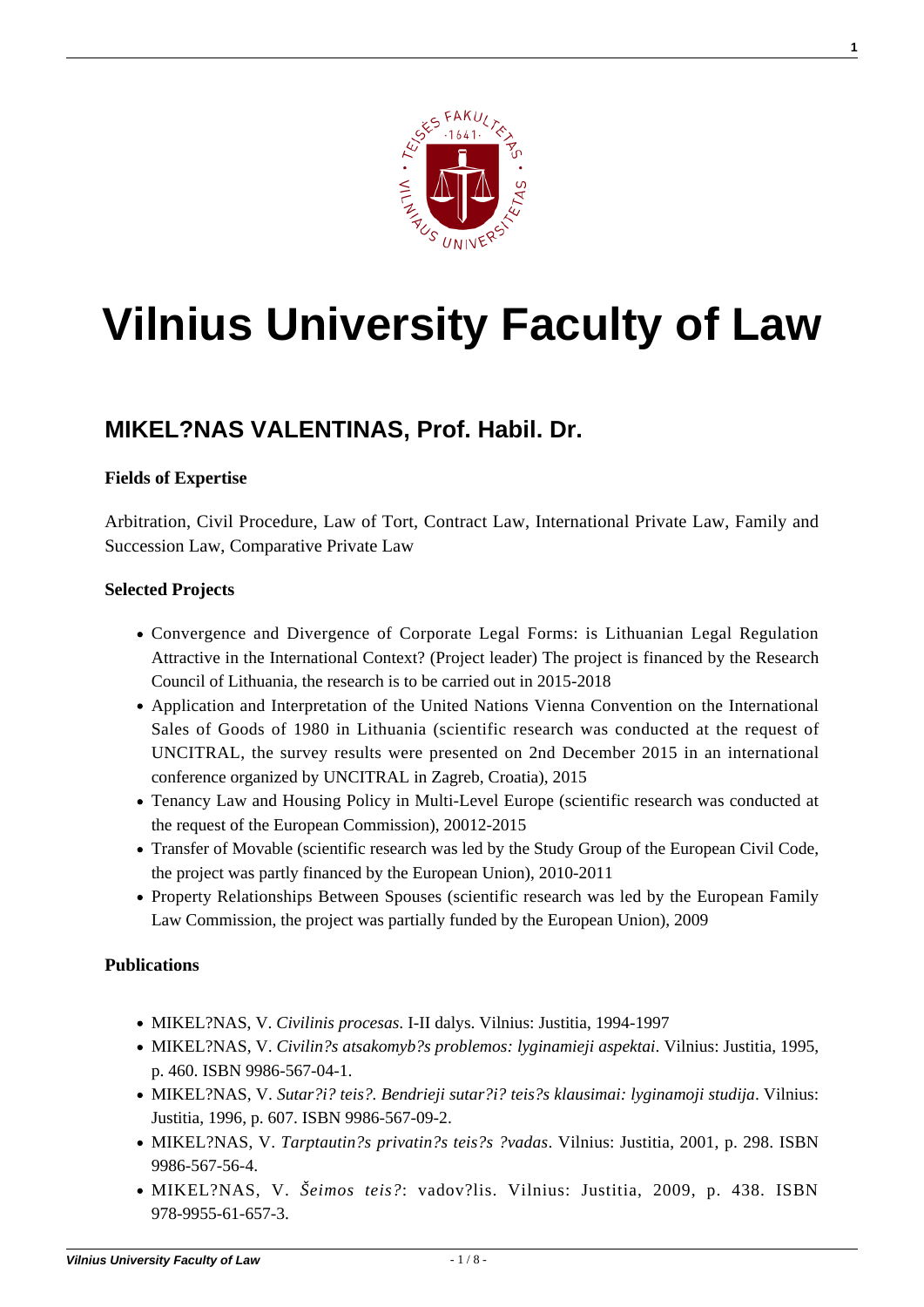- ?????????, ?. Actio Pauliana ? ??????? ????? ?????. *???????????????? ?????? ? ??????????? ?????*: ????????? ????????????? ??????-???????????? ??????????? ? ?????? ????????? ??????????????? ??????, ??????????? 75-????? ?????????? ?????? ??????? (??????, 19-20 ??? 2016 ?.). ??????: ??? ???????? ?????, 2017. p. 146-158.
- MIKEL?NAS, V.; MILIAUSKAS, P. Impact of financial crisis on director's liability: Lithuanian experience in comparative perspective. *Role of law; human rights and social justice, justice systems, commerce, and curriculum*: selected issues. Athens: Athens Institute for Education and Research, 2017. p. 183-193.
- [MIKEL?NAS, V. Individualaus verslo teisinis reglamentavimas Lietuvoje: praeitis, dabartis,](http://www.zurnalai.vu.lt/teise/article/view/10243/8397) [perspektyvos.](http://www.zurnalai.vu.lt/teise/article/view/10243/8397) *[Teis?](http://www.zurnalai.vu.lt/teise/article/view/10243/8397)*[, 2016, t. 100, p. 7 – 19. ISSN 1392-1274.](http://www.zurnalai.vu.lt/teise/article/view/10243/8397)
- MIKEL?NAS, V. Turto vertintoj? ir matinink? profesin?s civilin?s atsakomyb?s teoriniai ir praktiniai aspektai. *Šalies turtas ekonomin?je politikoje- turto ekonomikos ir vadybos aspektai 2016*: recenzuojam? mokslo darb? leidinys. Vilnius: Vilniaus universitetas, 2016, p. 154-165.
- MIKEL?NAS, V. Lietuvos Respublikos Komercinio arbitražo ?statymo dvidešimtmetis: ištakos, taikymo patirtis ir perspektyvos. *Arbitražas: teorija ir praktika. Justitia*, 2016, nr. II, p. 3-15.
- MIKEL?NAS, V.; NEKROŠIUS, V.; ZEMLYT?, E. Lietuvos Respublikos Komercinio arbitražo ?statymo komentaras. Vilnius: Registr? centras, 2016. (Mikel?nas, V. paraš? 1-4, 10, 11, 12 (1ir 2 d.0, 39-49, 50 str. komentar?, 3 a. l.).
- MIKEL?NAS, V. Arbitražas ir viešoji teis?. *Arbitražas: teorija ir praktika. Justitia*, 2015, nr. 1, p. 6-15.
- MIKEL?NAS, V. ???????? ???????????? ??????????????? ????? ? ????? ? ?????? 1990-2015 ??. *??????????? ??????????? ???????: 25-????? ????? ??? ? ??????*. ??? ???. ?.?. ????????. ??????, ??????, 2015, ?. 176-202.
- MIKEL?NAS, V. ????? ???????????? ???????????????? ?????? 1864 ?. ??? ?????? "????????a???" ???????????? ????????. *???????? ?????? ?????????? ??????? 1864 ?. ??????? ?? ??????????? ???????????????? ?????, ??????, ??????, ???????, ?????????*. ??????, ??????, 2014, ?. 14-24.
- MIKEL?NIEN?, D.: MIKEL?NAS, V. Reception of the Russian Statute of Civil Procedure of 1864 in Lithuania during 1918-40. *Russian law journal.* Moscow : Statut Publishing House, 2014, vol. 2, issue 4, p. 104-113.
- MIKEL?NAS, V. Dešimt Civilinio kodekso met? pasiekimai ir praradimai*. Lietuvos Respublikos Civilinis kodeksas: pirmieji dešimt met?*. Vilnius: MRU, 2013, p. 1121-1126.
- MIKEL?NAS, V. Efficiency of Civil Procedure: Mission (Im)Possible? *Recent Trends in Economy and Efficiency of Civil procedure*. Vilnius: Vilnius University press, 2013, p. 140-154.
- MIKEL?NAS, V. K? gali ir ko negali teis?. *Nerimas:* Svarbiausi? humanitarini? ir socialini? gr?smi? bei j? pasekmi? Lietuvai ?žvalgos*.* Vilnius: Tyto alba, 2012, p. 119-139. ISBN 978-9986-16-894-2.
- MIKEL?NAS, V. Transfer of Movables in Lithuania. *National Reports on the Transfer of Movables in Europe*. Munich: Sellier, 2011, vol.3, p. 333-407.
- MIKEL?NAS, V. Unexpected Circumstances in Lithuanian Law. *Unexpected Circumstances in European Law*. Ed. Hondius, E.; Grigoleit, Y. Ch. Cambridge: Cambridge university Press, 2011, p. 81-88; 191-193; 230-232; 263-264; 284-285; 306-307; 335-336; 370-374; 413-414; 437-438; 458483-485; 515-516;541; 574-576; 613-615.
- ABRAMAVI?IUS, A.; MIKEL?NAS, V. *Autotransporto priemoni? valdytoj? teisin? atsakomyb?*. Vilnius: V? Registr? centras, 2010, p. 271-512.
- MIKEL?NAS, V. Private Law in Transition the Lithuanian Experience. *Business Law in Transition*. Ed. Lein, E.; Skala, J.; Heckendorn, L. Zurich: Schulthess, 2010, p. 75-88.
- MIKEL?NAS, V*., et al. Civilin? teis?. Bendroji dalis*: vadov?lis. Vilnius: Justitia, 2009. p.

**2**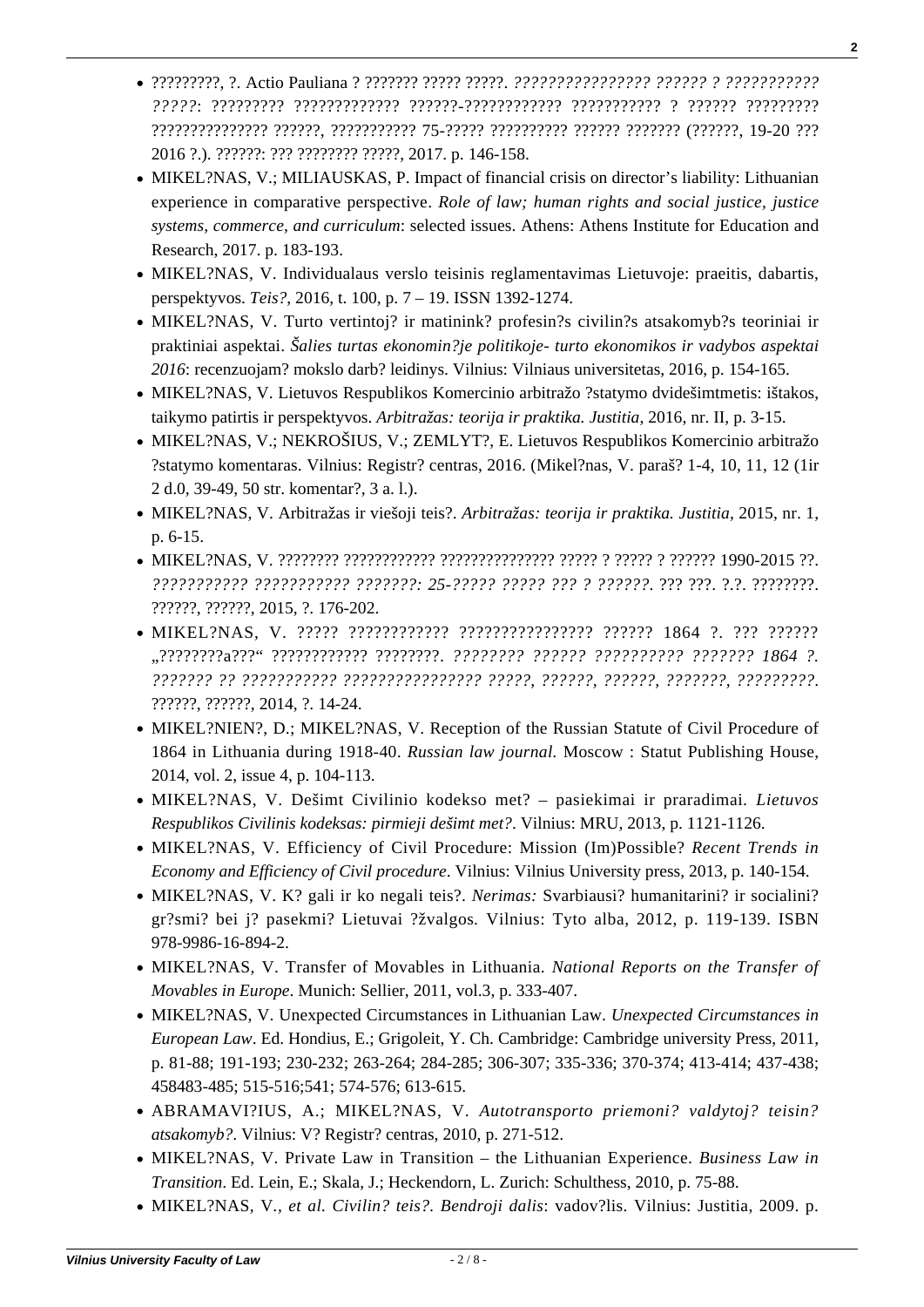**3**

45-70; 83-150; 151-184; 501-534.

- MIKEL?NAS, V. Property Realations Between Spouses in Lithuania. *European Family Law in Action. Vol. IV. Property Relations Between Spouses*. Ed. Boele-Woelki, K.; Braat, B.; Curry-Sumner, I. Antwerp: Intersentia, 2009, p. 31.
- [MIKEL?NAS, V. Interpretacinis žaismas, arba kaip kurti teis? be parlamento.](https://www.mruni.eu/upload/iblock/3ea/mikelenas.pdf) *[Jurisprudencija](https://www.mruni.eu/upload/iblock/3ea/mikelenas.pdf)*[,](https://www.mruni.eu/upload/iblock/3ea/mikelenas.pdf) [2009, t. 2\(116\), p. 79-92.](https://www.mruni.eu/upload/iblock/3ea/mikelenas.pdf)
- MIKEL?NAS, V. Civil Procedure as Legal Form of Judicial Law-Making. *Purpose of Modern Civil Procedure Law*. Vilnius: M. Romeris University, 2008, p. 176-193.
- MIKEL?NAS, V. "Kailiuk? bylos" pamokos: keli klausimai perskai?ius Europos žmogaus teisi? teismo sprendim? byloje *Jucys v. Lietuva. Justitia*, 2008, nr. 2, p. 2-12.
- MIKEL?NAS, V. Europos ir tarptautini? teis?s norm? ir standart? vaidmuo kuriant nauj?j? Lietuvos civilin? kodeks? ir aiškinant jo normas: kodekso rengimo grup?s vizija. *Teism? praktika*, 2008, nr. 29, p. 664-674.
- MIKEL?NAS, V. The Influence of Instruments of Harmonisation of Private Law upon the Reform of Civil Law in Lithuania. *Juridica International*, 2008, vol. XIV, p. 143-150.
- MIKEL?NAS, V. The Impact and Application of the Brussels II *bis* Regulation in Lithuania. *Brussels II bis: Its Impact and Applicationa in the Member States*. Ed. Boele-Woelki, K.; Gonzalez Beilfuss, C. Antwerpen-Oxford: Intersentia, 2007, p. 185-197.
- MIKEL?NAS, V. The Role of a Judge in Civil Proceedings and its Impact on the Duration of Proceedings. *The Recent Tendencies of Development in Civil Procedure Law – Between East and West*. Vilnius: Justitia, 2007, p. 145-148.
- MIKEL?NAS, V. Arbitro teisinis statusas. *Justitia*, 2007, nr. 1, p. 2731.
- MIKEL?NAS, V. The Common Core Project and the Lithuanian Private Law System. *Opening up European Law. The Common Core Project Towards Eastern and South Eastern Europe*. Ed. Bussani M.; Mattei U. Berne: Stämpfli Publishers, Ltd, 2007, p. 195-206.
- [MIKEL?NAS, V. Sandori? notarin?s formos nustatymo Lietuvos civilin?je teis?je kriterijai ir](http://www.notarurumai.lt/index.php/lt/leidiniai/item/6-notariatas-nr2) [reikšm?: lyginamasis aspektas.](http://www.notarurumai.lt/index.php/lt/leidiniai/item/6-notariatas-nr2) *[Notariatas](http://www.notarurumai.lt/index.php/lt/leidiniai/item/6-notariatas-nr2)*[, 2007, nr. 2, p. 25-29.](http://www.notarurumai.lt/index.php/lt/leidiniai/item/6-notariatas-nr2)
- MIKEL?NAS, V. Naujasis Lietuvos civilinis kodeksas šiuolaikin?s globalizacijos kontekste. *Šiuolaikin?s civilin?s teis?s raidos tendencijos ir perspektyvos*. Vilnius: Justitia, 2007, p. 39-50.
- MIKEL?NAS, V. Reform of Private International Law in Lithuania. *Yearbook of Private International Law.* Ed. Šarševi?, P.; Volken, P.; Bonomi, A. München: Sellier European Law Publishers & Swiss Institute of Comparative Law, 2006, p. 161-181.
- MIKEL?NAS, V. Tarptautini? sutar?i? vaiko teisi? apsaugos srityje taikymas Lietuvos teism? praktikoje. *Justitia,* 2006, nr. 1, p. 2-12.
- MIKEL?NAS, V. Arbitražo proceso klausimai remiantis Lietuvos teism? praktika. *Justitia,* 2006, nr. 2(60), p. 12-22.
- MIKEL?NAS, V. Pareiga motyvuoti teismo sprendimus viena iš asmens konstitucin?s teis?s ? teismin? gynyb? garantij?. *Teis? ? teismin? gynyb? ir jos realizavimo praktiniai aspektai*. Ats. Red. V?lyvis, S. Vilnius: M. Romerio universitetas, 2006, p. 87-95.
- MIKEL?NAS, V. Protection of Public and Collective Interests in the Lithuanian Civil Procedure. *Zeitschrift für Zivilprozess international: Jahrbuch des internationalen*. Köln: Carl Heymanns Verlag, 2006, p. 263-275.
- MIKEL?NIEN?, D.; MIKEL?NAS, V. Lithuanian Civil Procedure. *International Encyclopedia of Laws. Gen. ed. Blanpain, R.* The Hague: Kluwer Law International, 2006, p. 264.
- MIKEL?NAS, V. Koki? teism? reikia Lietuvai? *Justitia,* 2006, nr. 3, p. 2-9.
- MIKEL?NAS, V. Sandori? negaliojimo instituto taikymas teism? praktikoje. *Justitia*, 2006, nr. 4, p. 2-8.
- LAUŽIKAS, E.; MIKEL?NAS, V.; NEKROŠIUS, V. *Civilinio proceso teis?. II tomas*: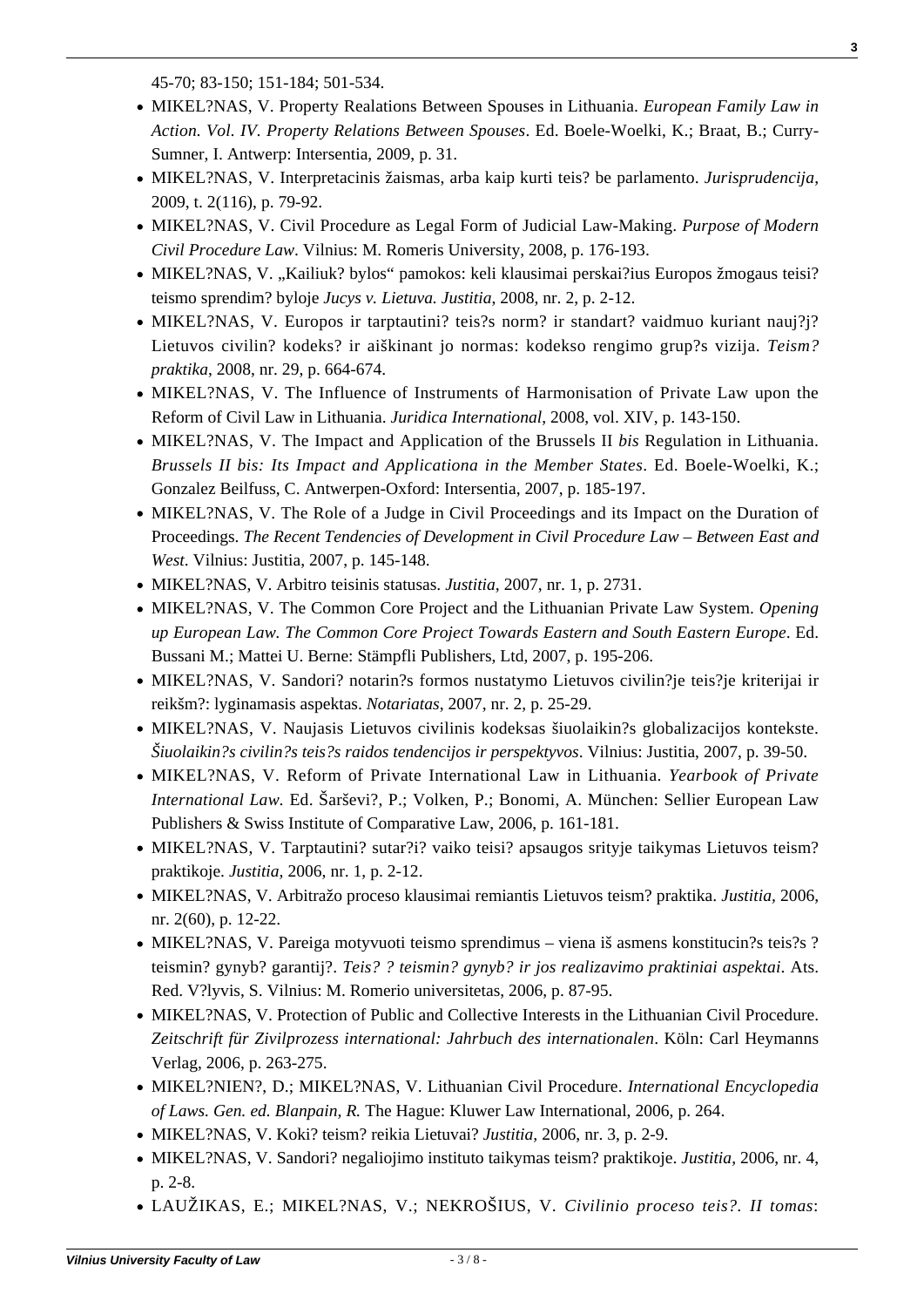*vadov?lis.* Vilnius: Justitia, 2005, p. 142-191; 263-370; 389-402; 447-456; 495-637.

- MIKEL?NAS, V. Parental Responsibilities in Lithuania. *European Family Law in Action. Vol. III: Parental Responsibilities*. Ed. Boele-Woelki, K.; Braat, B.; Curry-Sumner, I. Antwerp-Oxford: Intersentia, 2005, p. 1-32.
- MIKEL?NAS, V. ?rodym? pakankamumo problema civiliniame procese. *Civilinio proceso pirmosios instancijos teisme reforma Baltijos j?ros regiono valstyb?se ir Centrin?je Europoje*. Vilnius: Vilniaus universiteto leidykla, 2005, p. 6-10.
- MIKEL?NAS, V. The present situation of private international law in Lithuania. *European Legal Forum*, 2005, no. 6, p. 292-293.
- MIKEL?NAS, V. Vindikacija ir jos taikymas. *Justitia*, 2005, nr. 1, p. 2-13.
- MIKEL?NAS, V*., et al. Lietuvos Respublikos civilinio proceso kodekso komentaras. III dalis.* Vilnius: Justitia, 2005, p. 37-107.
- MIKEL?NAS, V. The Main Features of the New Lithuanian Contract Law System Based on the Civil Code of 2000. *Juridica International,* vol. X, 2005, p. 42-50.
- MIKEL?NIEN?, D.; MIKEL?NAS, V. Lithuanian Contract Law*. International Encyclopedia of Laws*. Gen. ed. Blanpain, R. The Hague: Kluwer Law International, 2004, p. 272.
- MIKEL?NAS, V. Europos S?jungos sutar?i? teis?s vienodinimas ir Lietuva. *Lietuvos notariato uždaviniai Lietuvos Respublikai tapus Europos S?jungos nare*: tarptautin?s konferencijos medžiaga. Vilnius: Justitia, 2004, p. 37-46.
- MIKEL?NAS, V*., et al. Lietuvos Respublikos civilinio proceso kodekso komentaras. I dalis.* Vilnius: Justitia, 2004, p. 47-107.
- MIKEL?NAS, V. Privatin?s teis?s vienodinimas Europos S?jungoje: laim?jimai ir perspektyvos. *Justitia*, 2004, nr. 6, p. 2-11.
- MIKEL?NAS, V. *Lietuvos Respublikos civilinio kodekso Šeštosios knygos komentaras. Pirmas tomas*. Vilnius: Justitia, 2003, p. 531.
- LAUŽIKAS, E.; V. MIKEL?NAS, V.; NEKROŠIUS, V. *Civilinio proceso teis?. I tomas*: vadov?lis. Vilnius: Justitia, 2003, p. 1-250.
- MIKEL?NAS, V. Procedural Law on the Threshold of a New Millennium: recenzija. *Uniform Law Review*, 2003, nr. 4, p. 1028-1034.
- MIKEL?NAS, V. Lietuvos Respublikos Konstitucija Lietuvos bendrosios kompetencijos teism? praktikoje. *Konstitucijos aiškinimas ir tiesioginis taikymas*: Baltijos šali? konferencijos medžiaga. Vilnius: LRKT, 2002, p. 131-165.
- MIKEL?NAS, V. *Prievoli? teis?. Pirmoji dalis*: monografija. Vilnius: Justitia, 2002, p. 200. ISBN 9986-567-71-8.
- MIKEL?NAS, V. Civilinio proceso teis?s vienodinimas bei derinimas ir naujasis Lietuvos civilinio proceso kodeksas. *Jurisprudencija*, 2002, t. 28(20), p. 178-183.
- MIKEL?NAS, V*., et al. Lietuvos Respublikos civilinio kodekso Antrosios knygos komentaras*. Vilnius: Justitia, 2002, p. 9-91.
- MIKEL?NAS, V. The Guarantee of the Uniform Interpretation of Law and the Principle of Equality before Law: Requirements of Legal Certainty. *Teis?*, t. 44, 2002, p. 71-85.
- MIKEL?NAS, V. Civilinio proceso teis?. *Nam? advokatas*. Sud. Prapiestis, J. Vilnius: Teisin?s informacijos centras, 2002, p. 1-120.
- MIKEL?NAS, V*., et al. Lietuvos Respublikos civilinio kodekso Tre?iosios knygos komentaras*. Vilnius: Justitia, 2002, p. 23-169; 363-392; 455-456.
- MIKEL?NAS, V. Teis? ? privat? gyvenim? ir jos gynimas. *Asmenin?s neturtin?s teis?s ir j? gynimas*: mokslin?s konferencijos medžiaga. Vilnius: Justitia, 2001, p. 52-113.
- MIKEL?NAS, V. *Private Law in the International Arena. From National Conflict Rules Towards Harmonisation and Unification. Liber Amicorum Kurt Siehr:* recenzija*. Uniform Law*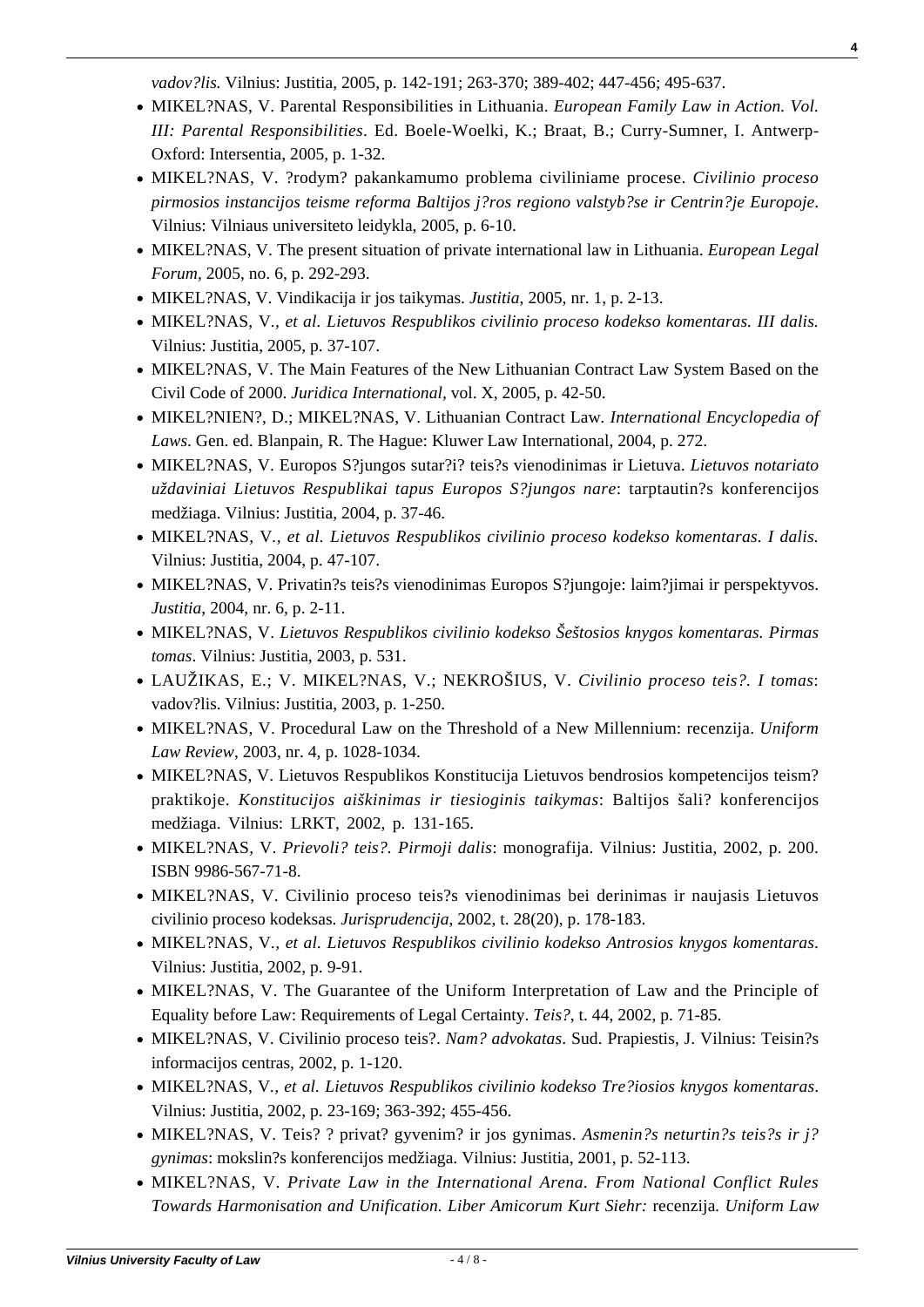*Review*, 2001, no. 1, p. 253-261.

- MIKEL?NAS, V*., et al. Lietuvos Respublikos civilinio kodekso Pirmosios knygos komentaras*. Vilnius: Justitia, 2001, p. 13-156
- MIKEL?NAS, V. The Proposed ALI/UNIDROIT Principles and Rules of Transnational Civil Procedure and the New Code of Civil Procedure in Lithuania. *Uniform Law Review*, 2001, no. 4, p. 981-993.
- MIKEL?NAS, V. The New Civil Code of Lithuania Past, Present and Future: pranešimas. *Estonian Civil Law in European Private Law Context:* tarptautin? konferencija. Tartu, 2001 m. rugs?jo 27-28 d.
- MIKEL?NIEN?, D.; MIKEL?NAS, V. Civil Procedure in Lithuania. *International Encyclopedia of Laws*. The Hague: Kluwer Law International, 2000, p. 166.
- MIKEL?NAS, V. Unification and Harmonization of Law at the Turn of the Millennium: The Lithuanian Experience. *Uniform Law Review*, 2000, no 2, p. 243-261.
- MIKEL?NAS, V. Nauj? kodeks? privatin?s teis?s srityje svarstymo, pri?mimo ir ?gyvendinimo problemos. *Teis?s problemos*, 2000, nr. 2, p. 63-77.
- MIKEL?NIEN?, D.; MIKEL?NAS, V. *Teismo procesas: teis?s aiškinimo ir taikymo problemo*s. Vilnius: Justitia, 1999, p. 280.
- MIKEL?NIEN?, D.; MIKEL?NAS, V. Business Transactions in Lithuania. *Business Transactions in Eastern Europe*. New York: Matthew Bender & Co, Inc., 1999, p. 1-102.
- MIKEL?NAS, V. Civilinio proceso teis?s novelos ir j? taikymo problemos. *Teis?s problemos*, 1999, nr. 4, p. 118-124.
- MIKEL?NAS, V. *Qua vadis?* arba eksperimentuojama toliau. *Justitia*, 1998, nr. 6, p. 9-13; 1999, nr. 1, p. 6-9; nr. 2, p. 13-16; nr. 4, p. 2-25, nr. 5-6, p. 8-51.
- MIKEL?NIEN?, D.; MIKEL?NAS, V. Neturtin?s žalos kompensavimas. *Justitia*, 1998, nr. 2, p. 2-25; nr. 3, p. 6-25.
- MIKEL?NAS, V*., et al. Civilin? teis?:* vadov?lis. Kaunas: Vijusta, 1998, p. 74-124; p. 218-230. ISBN: 9986-909-91-0.
- ABRAMAVI?IUS, A.; MIKEL?NAS, V. *?moni? vadov? teisin? atsakomyb?*. Vilnius: Teisin?s informacijos centras, 1998, p. 225-309. ISBN 9986-452-52-X.
- MIKEL?NAS, V. Tre?ioji civilinio kodekso knyga "Šeimos teis?". *Teis?s problemos*, 1998, nr. 2, p. 9-43.
- MIKEL?NAS, V. Market Regulation in Lithuania. *Law, Economics and Business in the Melting Pot: The Case of Regional Development and Co-operation in the Baltic States*. Ed. Dahl, B.; Shiratori, R. Kopenhagen: Tokai University European Center, 1997, p. 173-203.
- MIKEL?NAS, V. Privatin?s teis?s harmonizavimas ir unifikavimas: lietuviškas variantas. *Lietuvos teis?s tradicijos*. Red. V?brien?, D. Vilnius: Justitia, 1997, p. 165-173. ISBN 9986-567-11-4.
- MIKEL?NAS, V. Teis?s aiškinimas: teorin?s ir praktin?s problemos. *Justitia*, 1997, nr. 1, p. 4-21; nr. 2, p. 3-24; nr. 3, p. 10-23.
- MIKEL?NAS, V. *Civilinis procesas*: monografija. Antrasis, pataisytas ir papildytas leidimas. I dalis. Vilnius: Justitia, 1997, p. 398. ISBN 9986-567-13-0.
- MIKEL?NAS, V. *Civilinis procesas*: monografija. Antrasis, pataisytas ir papildytas leidimas. II dalis. Vilnius: Justitia, 1997, p. 351. ISBN 9986-567-16-5.
- MIKEL?NAS, V. Reform of Civil Procedural Law in the Republic of Lithuania during 1990-1996. *Zeitschrift f?r Zivilprozeß International*, 1997, Band 2, p. 249-258.
- MIKEL?NAS, V. Piktnaudžiavimas teise: samprata ir ?statym? taikymo problemos. *Justitia*, 1996, nr. 1, p. 9-10; nr. 2, p. 12-13.
- MIKEL?NAS, V. Privatin?s teis?s k?rimo problemos. *Justitia*, 1996, nr. 4, p. 8-10.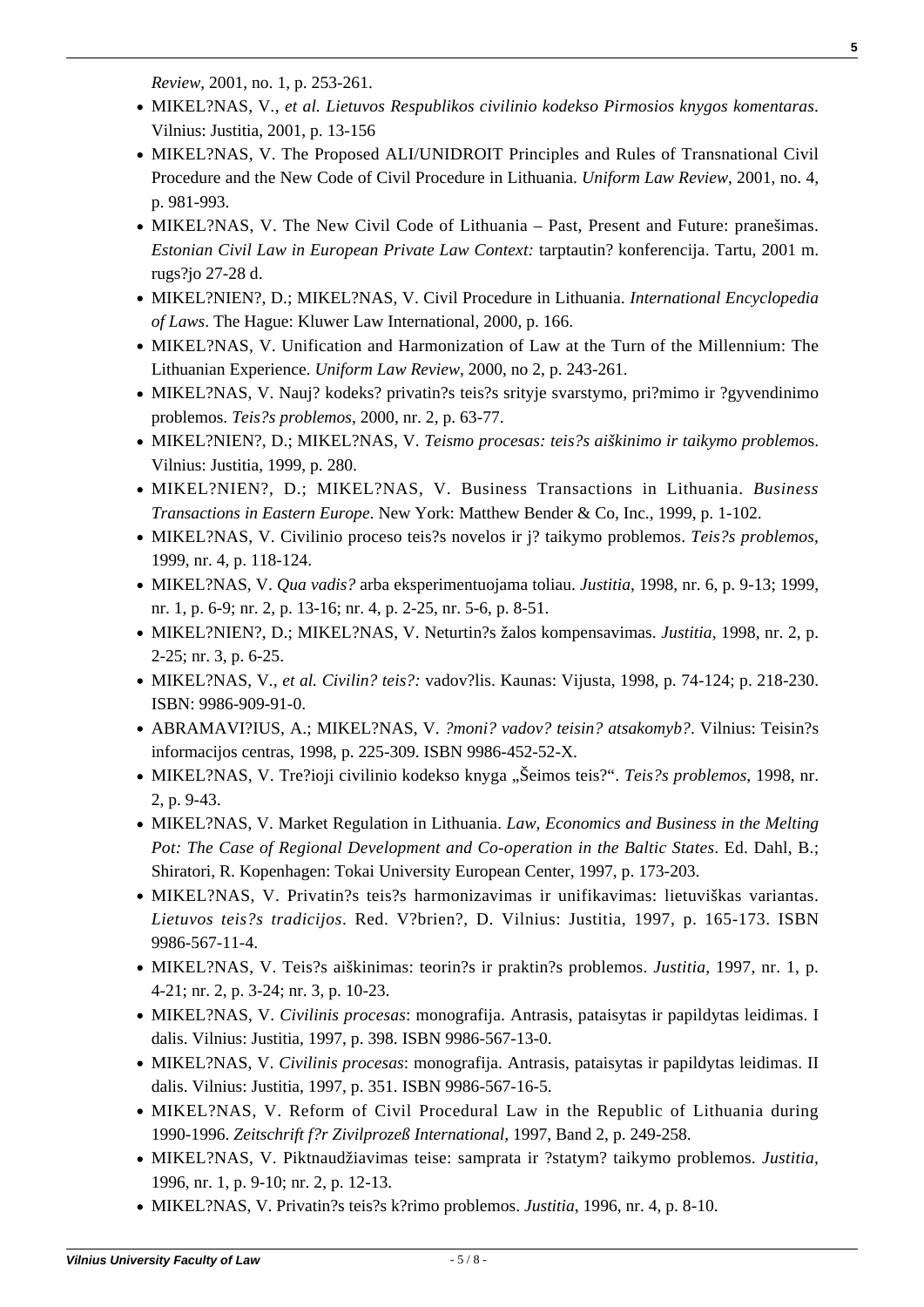- MIKEL?NAS, V. Asmens reputacijos gynimas. *Teis?*, 1996, t. 27, p. 19-40.
- MIKEL?NAS, V. Naujojo Lietuvos Respublikos civilinio kodekso ruošimo pagrindiniai principai. *Lietuvos teis?s k?rimo principai*. Vilnius, 1995, p. 14-17.
- MIKEL?NAS, V. *Civilinis procesas*. *II dalis*: monografija. Vilnius: Justitia, 1995, p. 316.
- MIKEL?NAS, V. Recodification of Civil Law in Lithuania during period 1990-1994. *Svensk Juristtidning*, 1995, nr. 6, p. 12-16.
- MIKEL?NAS, V. The Legal System of Lithuania. International Encyclopedia of Comparative Law. *National Reports, T?bingen*, 1995, p. 1-29.
- Dominas, D.; MIKEL?NAS, V. *Tarptautinis komercinis arbitražas*. Vilnius: Justitia, 1995, p. 191-241.
- MIKEL?NAS, V. Reform of Civil Law in Lithuania (1990-1994). *Teis?*, 1994, t. 28, p. 64-69.
- MIKEL?NAS, V. Konstitucija ir civilinio proceso teis?s problemos. *Lietuvos Respublikos Konstitucija: tiesioginis taikymas ir nuosavyb?s teisi? apsauga*: tarptautini? konferencij? medžiaga. Sud. Vilnius: Teis?, 1994, p. 52-53.
- MIKEL?NAS, V. *Civilinis procesas. I dalis*: monografija. Vilnius: Teis?, 1994, p. 185.
- MIKEL?NAS, V. Naujojo Lietuvos Respublikos civilinio proceso kodekso rengimo problemos. *Lietuvos valstybingumo teisin?s problemos*: straipsni? ir tezi? rinkinys. Vilnius, 1993, p. 81-82.
- MIKEL?NAS, V. Naujojo Lietuvos Respublikos civilinio proceso kodekso rengimo problemos. *Teis?*, 1993, t. 26, p. 67-70.
- MIKEL?NAS, V. *Activities in Lithuania: A Legal Perspective*., Prague: White & Case, 1993, p. 1-10.
- MIKEL?NAS, V. Konstitucin? teis? ? teismin? gynyb?. *Socialistin? teis?*, 1990, nr. 1, p. 22-29.
- BUŽINSKAS, G.; MIKEL?NAS, V. *Civilinio proceso teis?*: mokymo priemon?. Vilnius: Vilniaus universiteto leidykla, 1990, p. 62.
- MIKEL?NAS, V. Pravovoj interes i pravo na obraš?enijie v sud za sudiebnoj zaš?itoj. *Problemy zaš?ity ochraniajiemych zakonom interesov.* Jaroslavl, 1990, p. 17-18.
- MIKEL?NAS, V.; ŽEIMYS. P. Byl? d?l žalos, padarytos kol?kiams, nagrin?jimo teisme klausimai. *Teis?s apžvalga*, 1990, nr. 1, p. 27-30.
- MIKEL?NAS, V. Civilinio proceso teisenos ir administracinis ieškinys. *Teis?s apžvalga*, 1990, nr. 3, p. 16-21.
- MIKEL?NAS, V. Pilie?i? teisi?, susijusi? su civilin?s b?kl?s akt? ?raš? registracija, teismin?s ir administracin?s gynybos tobulinimo problemos. *Teis?*, 1989, t. 23, p. 70-76.
- MIKEL?NAS, V. Administracin? justicija: praeitis, dabartis, perspektyvos. *Teis?s etiudai*. Vilnius: Mintis, 1989, p. 71-83.
- MIKEL?NAS, V. *Civilinio proceso praktikumas*: mokymo priemon?. Vilnius: Vilniaus universiteto leidykla, 1989, p. 133.
- MIKEL?NAS, V. Arbitražo vaidmuo ekonomikos valdymo pertvarkyme. *Liaudies ?kis*, 1988, nr. 4, p. 10-11.
- MIKEL?NAS, V. T?v? teis?s ir pareigos aukl?jant vaikus. *Mokslas ir gyvenimas*, 1988, nr. 10, p. 30-31.
- MIKEL?NAS, V. ?statym?, reguliuojan?i? civilin?s b?kl?s akt? ?raš? nugin?ijim?, raida. *Socialistin? teis?*, 1988, nr. 1, p. 41-44.
- MIKEL?NAS, V. Sootnošenije spora o faktie i spora o pravie. *Metodologi?eskijie problemy teorii juridi?eskich faktov.* Jaroslavl, 1988, p. 33-35.
- MIKEL?NAS, V. Ob administrativno-pravovych obiazatelstvach i administrativno-pravovom sporie. *Voprosy teorii juridi?ieskich obiazannostej*. Voronež, 1988, p. 18-19.
- MIKEL?NAS, V. Soveršenstvovaniejie arbitražnoj formy zaš?ity choziastviennych prav i interesov. *Aktualnyjie voprosy ukreplenija zakonnosti v diejatelnosti priedprijatij.* Riga, 1988, p.